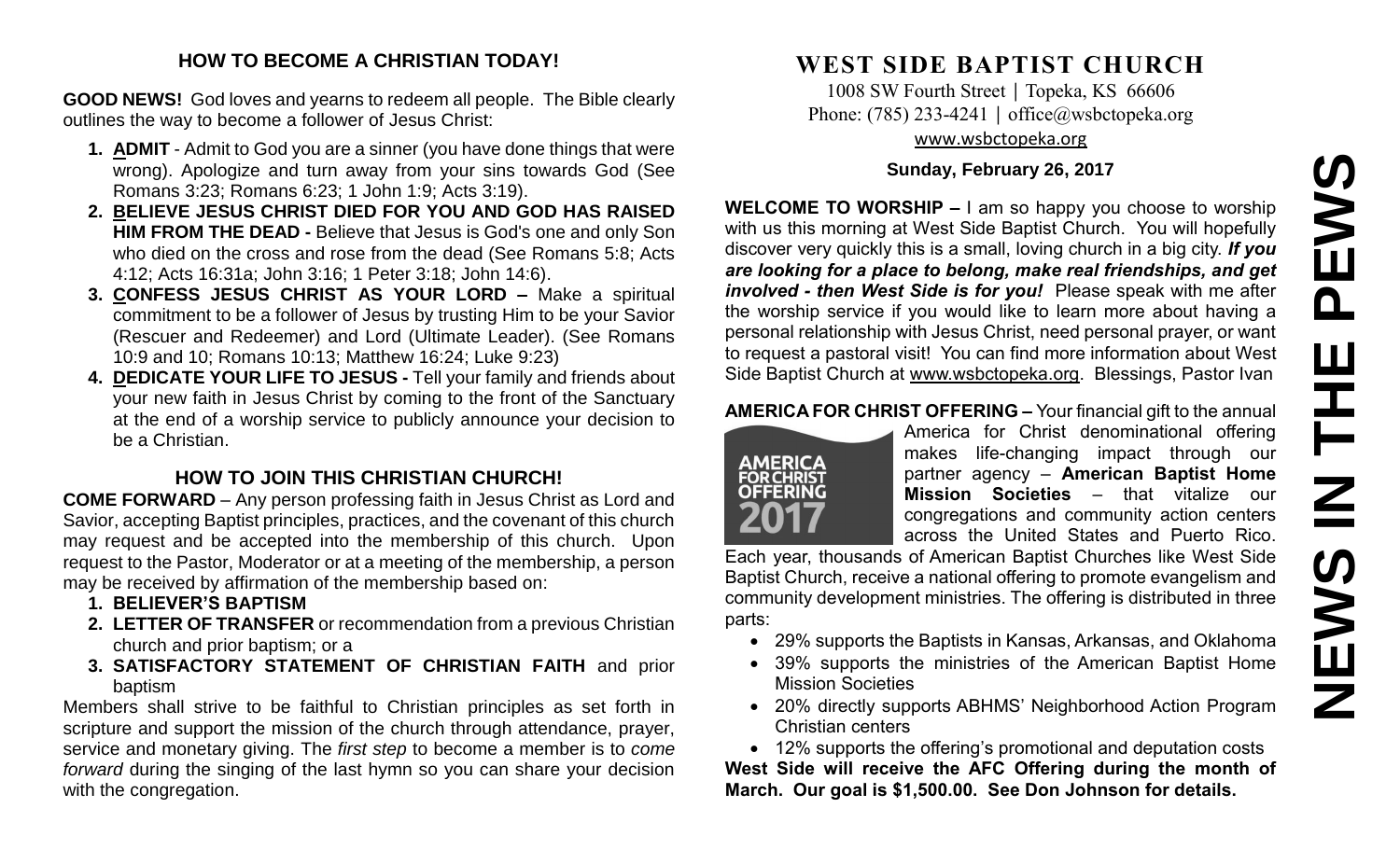**BIBLE STUDIES –** Join a small group Bible study at West Side Baptist Church to learn God's word and be transformed by the Spirit:

- Sundays at 9:15 am: "Biblical Archeology" with Doug Mauck (HH)
- Sundays at 9:15 am: "Explore the Bible" with Don Johnson  $(2^{nd} FL)$
- Sundays at 4:00 pm: "The Book of Isaiah" with Pastor Ivan (HH)
- Wednesdays at 10:30 am: "Ephesians" with Pastor Ivan (HH)

 Wednesdays at 6:00pm: "The Twelve Disciples" with Jim Goodnow Bible studies are free and open to the public. A free Bible available to participants.

**AMAZONSMILE -** Shop on AmazonSmile (https://smile.amazon.com) Select "West Side Baptist Church Topeka Kansas" as your charity of choice, and Amazon donates 0.5% of the price of your eligible AmazonSmile purchases to the church. Support West Side Baptist Church by starting your shopping at smile.amazon.com.

**BOX TOPS FOR EDUCATION –** We are collecting Box Tops for Education for our local schools. Please place your donations in the collection box.

**DILLONS COMMUNITY REWARDS -** West Side Baptist Church (**#63996**) is now enrolled in **the Dillon Community Rewards program.** If you shop at Dillon for your groceries or prescriptions, you can select West Side Baptist Church to receive a small donation from Dillon based on the dollars you spend.

**CAMPBELLS SOUP LABELS –** We are still collecting the UPC codes from soup labels for **Murrow Indian Children's Home in Muskogee, OK**. Murrow is saving one million UPC's for a van for the children's needs. Thank you to all our faithful congregation for your continuing support. The box to collect the UPC Campbell's labels is outside the Church Office.



**FREE BREAD, EGGS, FRUITS, & VEGETABLES** - West Side Baptist Church provides a limited amount of free bread, eggs, fruits, potatoes, and vegetables to individuals and families in the Ward Meade Neighborhood on **Wednesdays from 4:00 pm to 5:30 pm, or while supplies last.** All food is available at no cost. See Pastor Ivan for information or to volunteer.

# **WEEKLY CALENDAR**

#### **SUNDAY, FEBRUARY 26**

| $9:15$ am         | <b>Sunday School</b>          |
|-------------------|-------------------------------|
| $10:30$ am        | Worship (S)                   |
| $2:30 \text{ pm}$ | Worship at Brewster Place     |
| $4:00 \text{ pm}$ | Bible Study at Brewster Place |
|                   |                               |

#### **MONDAY, FEBRUARY 27 OFFICE CLOSED**

# **TUESDAY, FEBRUARY 28**

10:30 am Bible Study (HH)

**THURSDAY, MARCH 2** 

 9:00 – 11:00 am Baby Closet Ministry 6:00 pm Capital City Men's Chorus (FH) 6:00 pm Daughters of the Am. Revolution (HH)

7:15 pm Outreach Meeting (HH)

# **WEDNESDAY, MARCH 1 ASH WEDNESDAY – LENT BEGINS**

 4:00 – 5:30 pm Free Fruits & Vegetables (FH) 5:00 – 7:00 pm Baby Closet Ministry 5:30 pm Wednesday Night Supper (FH) 6:00 pm WWW Kids Bible Club 6:00 pm Adult Bible Study (HH) 7:00 pm Choir Practice (S)

1:00 – 3:00 pm Baby Closet

### **FRIDAY, MARCH 3 WORLD DAY OF PRAYER**

**SATURDAY, MARCH 4**

10:00 am Financial Peace University (HH) 11:30 am Worship Team Practice (S)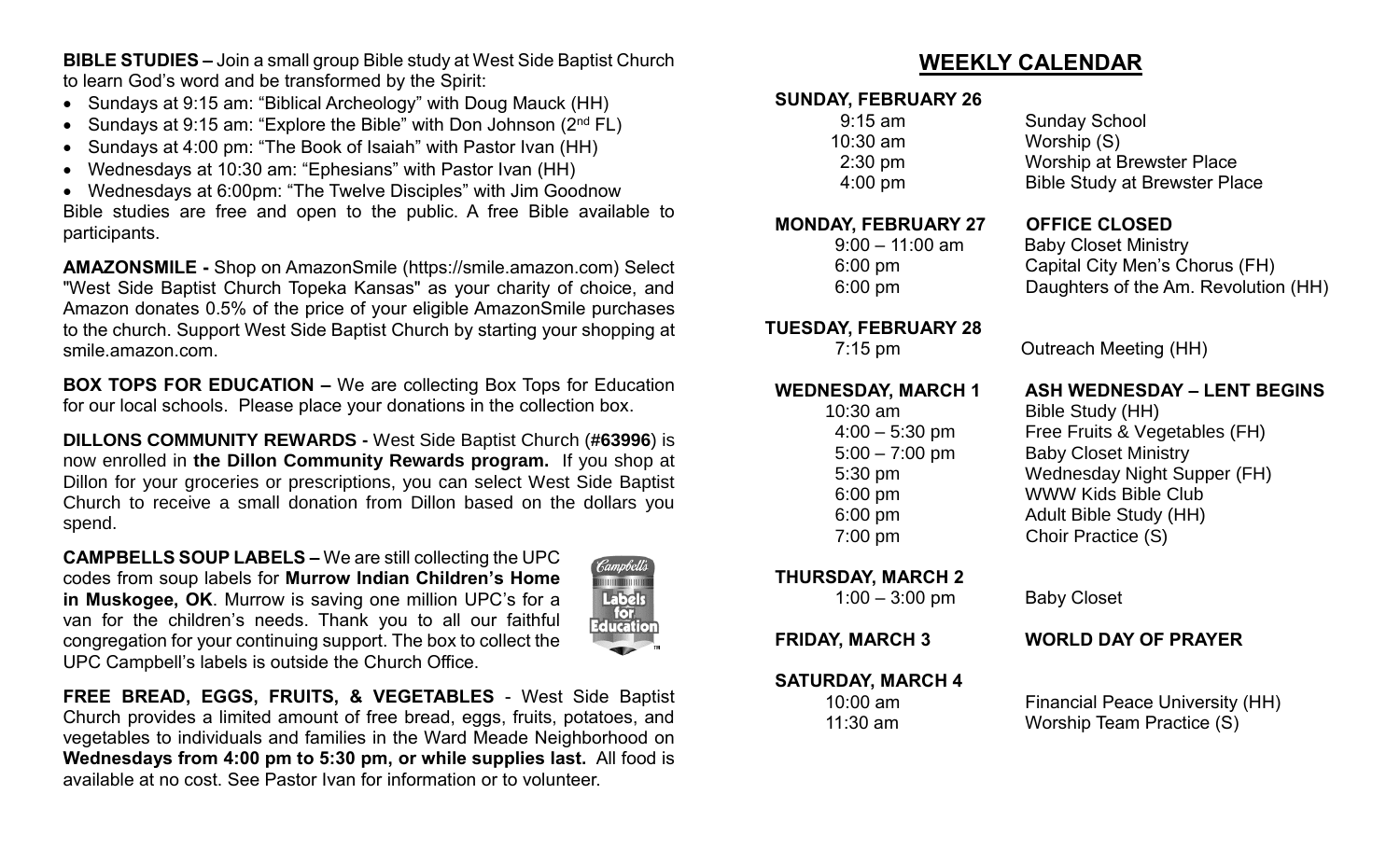### **MISSION TRIP TO MURROW INDIAN CHILDREN'S HOME –** The Ministry



of Missions would like to plan a work trip to Murrow Indian Children's Home in Muskogee, Oklahoma, on **Monday, June 5 thru Thursday, June 8,** so

we need to know who will be interested in going. If you are interested, please sign up on the sheet on the bulletin board. The



mission trip will include time to make friends as you

complete assigned physical work projects – see Mission bulletin board for a list of possible projects. See Don Johnson for details or to volunteer.

**OUTREACH MEETING** – The Ministry of Outreach and Evangelism will hold their meetings on the *Fourth Tuesday* of each month at 7:15 pm in Holmer Hall. See Mark Calloway, Coordinator, for details.

**RIDE TO CHURCH** - If you need transportation to / from a worship service or another church-related activity, please call the Church Office at (785) 233- 4241 during office hours (Tuesday thru Friday, 8:00 a.m. to 4:30 p.m.) or call **James Carrier, Bus Driver at (785) 214-9580**. Volunteers are needed to ride along with our driver to pick-up / drop off children on Wednesdays and Sundays. Contact Mark Calloway if you would like to volunteer.

**SENIOR ADULT RETREAT** — Join the ABCCR **Senior Adult Retreat on Wednesday, April 26 and Thursday, April 27 at Cross Wind Conference Center**, Hesston, Kansas. The theme: "Reflections" 2 Corinthians 3:18. *Registration deadline is Monday, April 3, 2017*. Cost: \$10



per person, late fee assessed if postmarked after April 3. Cancellation Policy: A full refund will be given if cancelled by Thursday, April 6, 2017 After April 6, a \$25 fee per individual will be non-refundable. You can find a registration form in the Office.

**SERMONS ON-LINE** – The Technology Committee is recording and uploading the Sunday sermon to YouTube to help people grow in their faith and for spiritual edification. You can watch these messages anytime just click on the link from the Church's website: [www.wsbctopeka.org.](http://www.wsbctopeka.org/)

**WEDNESDAY NIGHT SUPPERS** – Supper is prepared weekly for children and adults at no cost but a free-will donation is appreciated. Please make a reservation on the Pew Pad or call the Church Office before 12:00 noon on Wednesday, so volunteers can prepare enough food. See Clarence Payne for menu items, subject to change.

**WOMEN'S MINISTRY (ABW) -** Travel with American Baptist Women's Ministries and American Baptist Women in Ministry (ABWIM) to the **Republic of Georgia on October 31 to November 11, 2017**, for a unique intercultural/interfaith spiritual pilgrimage. The Spiritual Pilgrimage will include up to 14 Baptist and Muslim women from the U.S. The purpose of the pilgrimage is to break barriers and build bridges between Christians and Muslims, multiple generations, Georgians and Americans, and lay and ordained women. In the Republic of Georgia, women will experience homestays with Muslim families, advocacy for gender justice and religious rights, the stunning geography of Georgia's mountains and vineyards, and more! **Registration is now open until June 15, 2017.**

**YOUTH OPPORTUNITIES** – Our T.A.C.O.S. are invited to participate in the following Christ-centered events:

- **LOCK IN – FRIDAY, MARCH 17** an overnight gather for grades 7-12 at **First Baptist Church of Topeka**, 3033 SW MacVicar Ave, Topeka, KS 66611 on **Friday, March 17 (St. Patrick's Day) from 7:00 pm to 7:00 am**. Cost: \$10.00 per person.
- **WINTER JAM – FRIDAY, MARCH 31**  The American Baptist Churches of the Central Region will host an **overnight event on Friday, March 31, in Wichita**. For details, contact Region Staff Minister, Julie Robinson or visit: **[www.abccr.org](http://www.abccr.org/)**.

See Brice and Colleen Smith to sign-up for these events. The Ministry of Christian Education oversees the youth program.